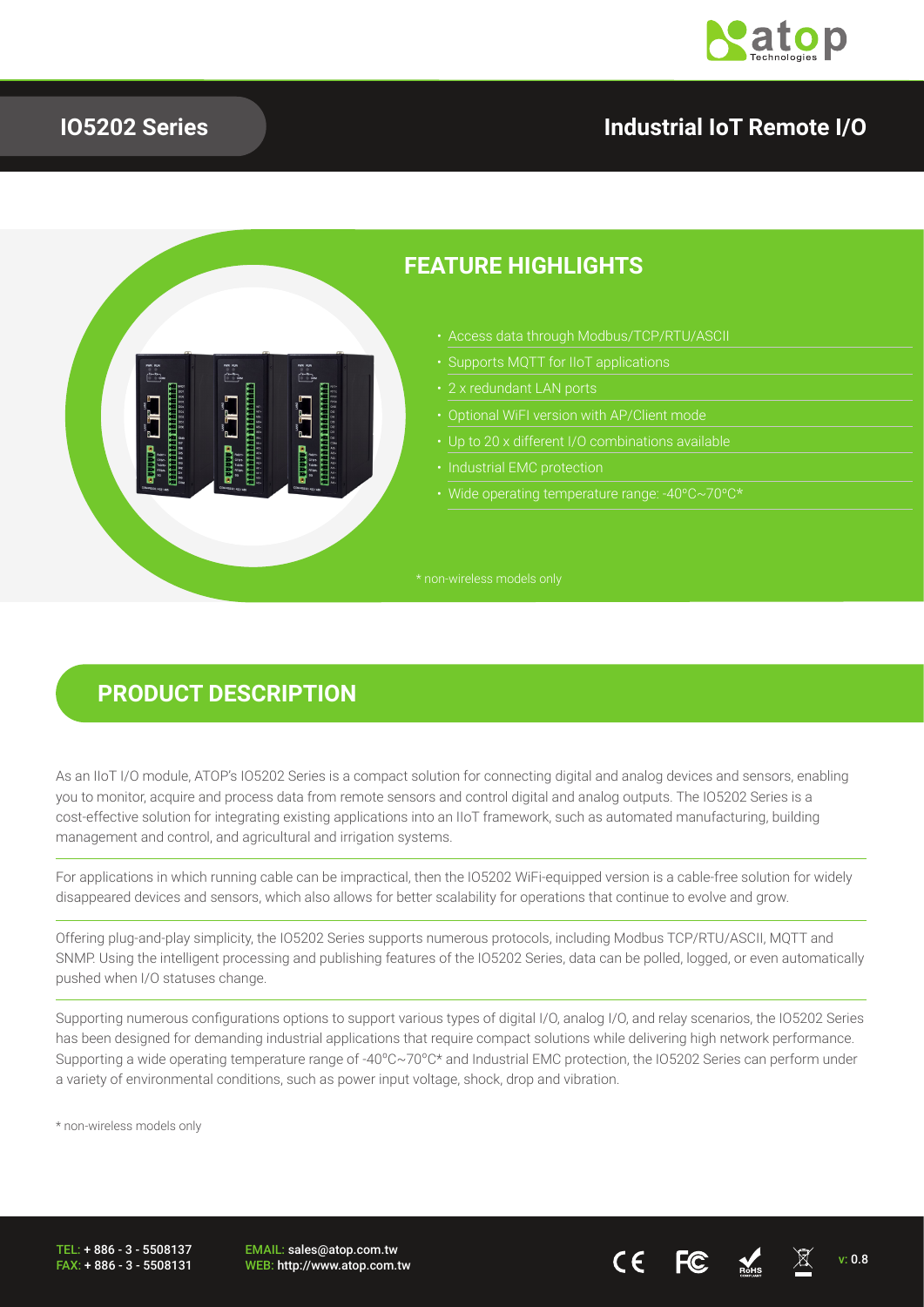

## **APPLICATION**

In situations where running cable is impractical, IO5202 WiFi-equipped version comes handy as a cable-free solution for widely disappeared devices and sensors. It also allows for better scalability for operations that continue to evolve and grow.

The IO5202 Series supports Modbus TCP/RTU/ASCII, MQTT and SNMP. Using the intelligent processing and publishing features, data can be polled, logged, or even automatically pushed when I/O statuses change. Also, data can be pushed to connect and interact with a public or private cloud servers.



## **AVAILABLE COMBINATION**

| <b>Model Name</b>    | Serial<br>port  | Digital<br>I/Os | <b>Outputs</b><br>Relay | Analog<br>Inputs | <b>Outputs</b><br><b>Analog</b> | Wi-Fi     | <b>Remark</b>            |
|----------------------|-----------------|-----------------|-------------------------|------------------|---------------------------------|-----------|--------------------------|
| IO5202-DB-16-0-0-0   | DB9             | 16              | $\bigcirc$              | $\bigcirc$       | $\bigcirc$                      | No        | 8 DI/8 DO                |
| IO5202-TB-16-0-0-0   | TB5             | 16              | $\overline{0}$          | $\bigcirc$       | $\bigcirc$                      | <b>No</b> | 8 DI/8 DO                |
| IO5202-DB-0-0-8-0    | DB <sub>9</sub> | $\bigcap$       | $\bigcirc$              | 8                | $\bigcirc$                      | <b>No</b> |                          |
| IO5202-TB-0-0-8-0    | TB <sub>5</sub> | $\bigcirc$      | $\bigcirc$              | 8                | $\bigcirc$                      | <b>No</b> |                          |
| IO5202-DB-6-2-4-0    | DB9             | 6               | $\overline{2}$          | $\overline{4}$   | $\bigcirc$                      | <b>No</b> |                          |
| IO5202-TB-6-2-4-0    | TB <sub>5</sub> | 6               | $\overline{2}$          | $\overline{4}$   | $\bigcirc$                      | <b>No</b> |                          |
| IO5202-DB-8-4-0-0    | DB9             | 8               | 4                       | $\bigcirc$       | $\bigcirc$                      | <b>No</b> | 8 DIO, Jumper Selectable |
| IO5202-TB-8-4-0-0    | TB <sub>5</sub> | 8               | 4                       | $\bigcirc$       | $\bigcirc$                      | No        | 8 DIO, Jumper Selectable |
| IO5202-DB-0-0-4-4    | DB9             | $\bigcap$       | $\bigcirc$              | $\overline{4}$   | $\overline{4}$                  | <b>No</b> |                          |
| IO5202-TB-0-0-4-4    | TB <sub>5</sub> | $\bigcirc$      | $\bigcirc$              | $\overline{4}$   | $\overline{4}$                  | <b>No</b> |                          |
| IO5202-DB-16-0-0-0-W | DB <sub>9</sub> | 16              | $\bigcirc$              | $\bigcap$        | $\Omega$                        | Yes       | 8 DI/ 8 DO               |
| IO5202-TB-16-0-0-0-W | TB5             | 16              | $\bigcap$               | $\bigcap$        | $\bigcap$                       | Yes       | 8 DI/ 8 DO               |
| IO5202-DB-0-0-8-0-W  | DB9             | $\overline{0}$  | $\bigcirc$              | 8                | $\bigcap$                       | Yes       |                          |
| IO5202-TB-0-0-8-0-W  | TB5             | $\bigcap$       | $\bigcirc$              | 8                | $\bigcirc$                      | Yes       |                          |
| IO5202-DB-6-2-4-0-W  | DB <sub>9</sub> | 6               | $\overline{2}$          | 4                | $\bigcirc$                      | Yes       |                          |
| IO5202-TB-6-2-4-0-W  | TB <sub>5</sub> | 6               | $\overline{2}$          | $\overline{4}$   | $\bigcirc$                      | Yes       |                          |
| IO5202-DB-8-4-0-0-W  | DB <sub>9</sub> | 8               | 4                       | $\bigcap$        | $\bigcirc$                      | Yes       | 8 DIO, Jumper Selectable |
| IO5202-TB-8-4-0-0-W  | TB <sub>5</sub> | 8               | $\overline{4}$          | $\bigcap$        | $\bigcap$                       | Yes       | 8 DIO, Jumper Selectable |
| IO5202-DB-0-0-4-4-W  | DB9             | $\bigcap$       | $\bigcirc$              | $\overline{4}$   | 4                               | Yes       |                          |
| IO5202-TB-0-0-4-4-W  | TB5             | $\bigcap$       | $\bigcirc$              | $\overline{4}$   | 4                               | Yes       |                          |

TEL: + 886 - 3 - 5508137 FAX: + 886 - 3 - 5508131 EMAIL: sales@atop.com.tw

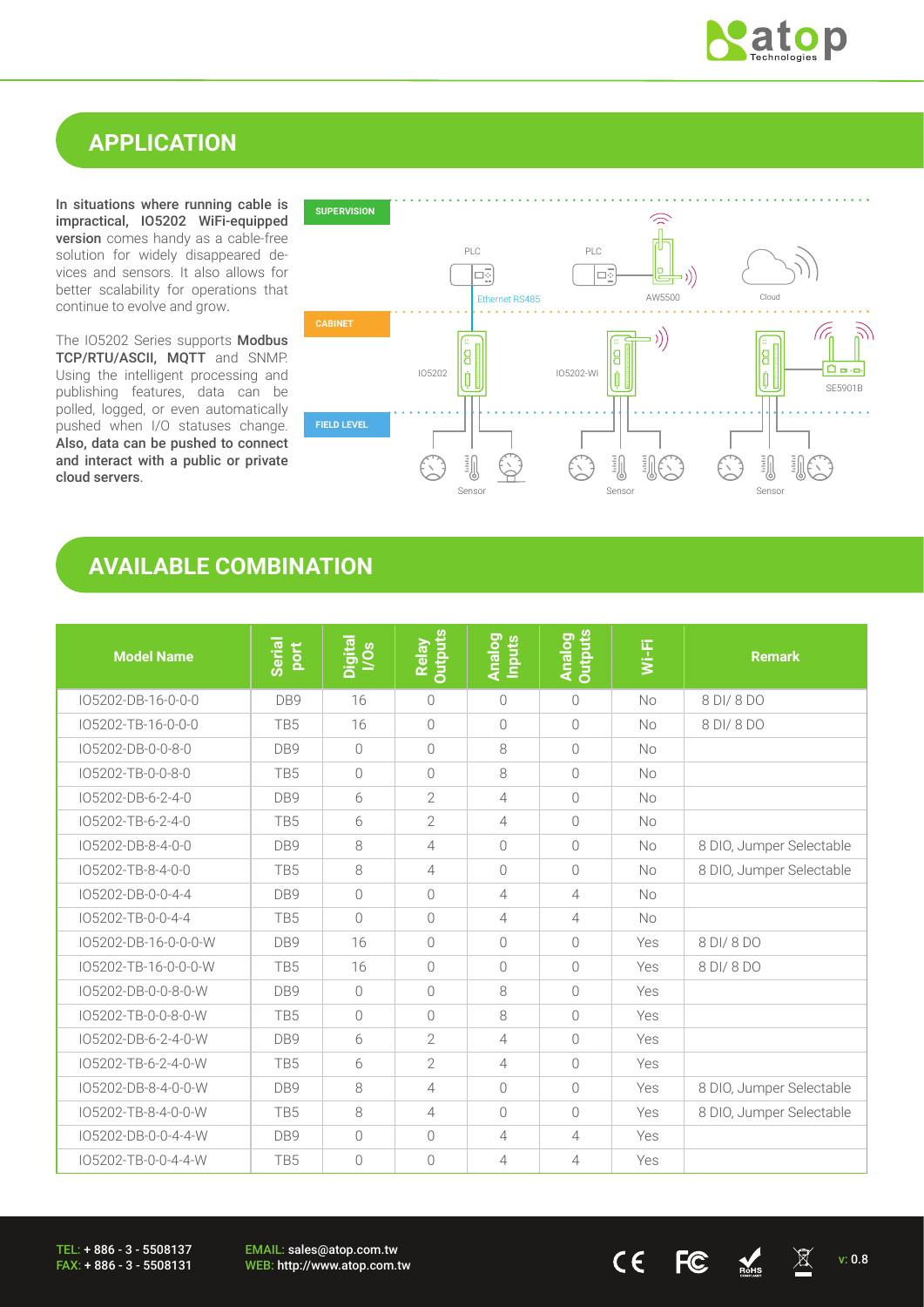

# **SPECIFICATIONS**

| <b>Technical Specifications</b>                               |                                                                                                                                                                             |
|---------------------------------------------------------------|-----------------------------------------------------------------------------------------------------------------------------------------------------------------------------|
| Model Name                                                    | 105202                                                                                                                                                                      |
| <b>Ethernet</b>                                               |                                                                                                                                                                             |
| Compliance                                                    | IEEE802.3 for 10BASE-T<br>IEEE802.3u for 100BASE-T(X)                                                                                                                       |
| Number of ports<br><b>Transmission Rate</b><br>Auto MDI/MDI-X | 2x RJ45<br>10/100 Mbps<br>Yes                                                                                                                                               |
| <b>Serial</b>                                                 |                                                                                                                                                                             |
| Mode                                                          | RS-232/ RS-422 / RS-485 (2-wire and 4-wire)                                                                                                                                 |
| Number of ports                                               | 1x                                                                                                                                                                          |
| Connector                                                     | 5-pin 3.81mm Terminal Block (-TB models) or 9-pin D-Sub9 (-DB models)                                                                                                       |
| Baud rate                                                     | 1200~234,000 bps                                                                                                                                                            |
| Data bits                                                     | 7,8 software selectable                                                                                                                                                     |
| Stop bits                                                     | 1,2 software selectable                                                                                                                                                     |
| RS-485 Terminator resistors                                   | Software-selectable                                                                                                                                                         |
| Auto-detection                                                | RS-485 auto-detection by hardware                                                                                                                                           |
| <b>Wireless LAN (-W version only)</b>                         |                                                                                                                                                                             |
| Standard                                                      | 802.11b (2.4GHz)<br>802.11g (2.4GHz)<br>802.11n (2.4GHz)                                                                                                                    |
| Antennas                                                      | 1x RP-SMA(F) connector                                                                                                                                                      |
| Max. Throughput                                               | 72.2Mbps using 20MHz bandwidth - 150Mbps using 40MHz bandwidth                                                                                                              |
| Frequencies                                                   | FCC/IC (US/CA): 2412~2462MHz; TSI(EU)/Japan: 2412~2472MHz                                                                                                                   |
| Encryption                                                    | WPA, WPA2, 802.1x, 802.11i, Open, Shared Key, Pair-wise-key authentication                                                                                                  |
| <b>Power</b>                                                  |                                                                                                                                                                             |
| Input Voltage                                                 | 12-48VDC                                                                                                                                                                    |
| Input Current                                                 | $0.6 \sim 0.2$ A                                                                                                                                                            |
| Max. Power Consumption                                        | 9.6W                                                                                                                                                                        |
| Reverse polarity protection                                   | Present                                                                                                                                                                     |
| Connector                                                     | 5.08mm 3-Pin Lockable Terminal Block                                                                                                                                        |
| <b>LED</b>                                                    |                                                                                                                                                                             |
| Indicators                                                    | PWR, RUN, RJ45 Act/Link, COM1 Tx, COM1 Rx, Wireless                                                                                                                         |
| <b>Software features</b>                                      |                                                                                                                                                                             |
| Protocols                                                     | TCP, IPv4, UDP, DHCP Client/Server, HTTP, HTTPS, NTP client, Telnet, ARP, STP,<br>SNMPv1, v2c, v3, serial console (on-board connector), MQTT, SMTP/ SMTP with<br><b>TLS</b> |

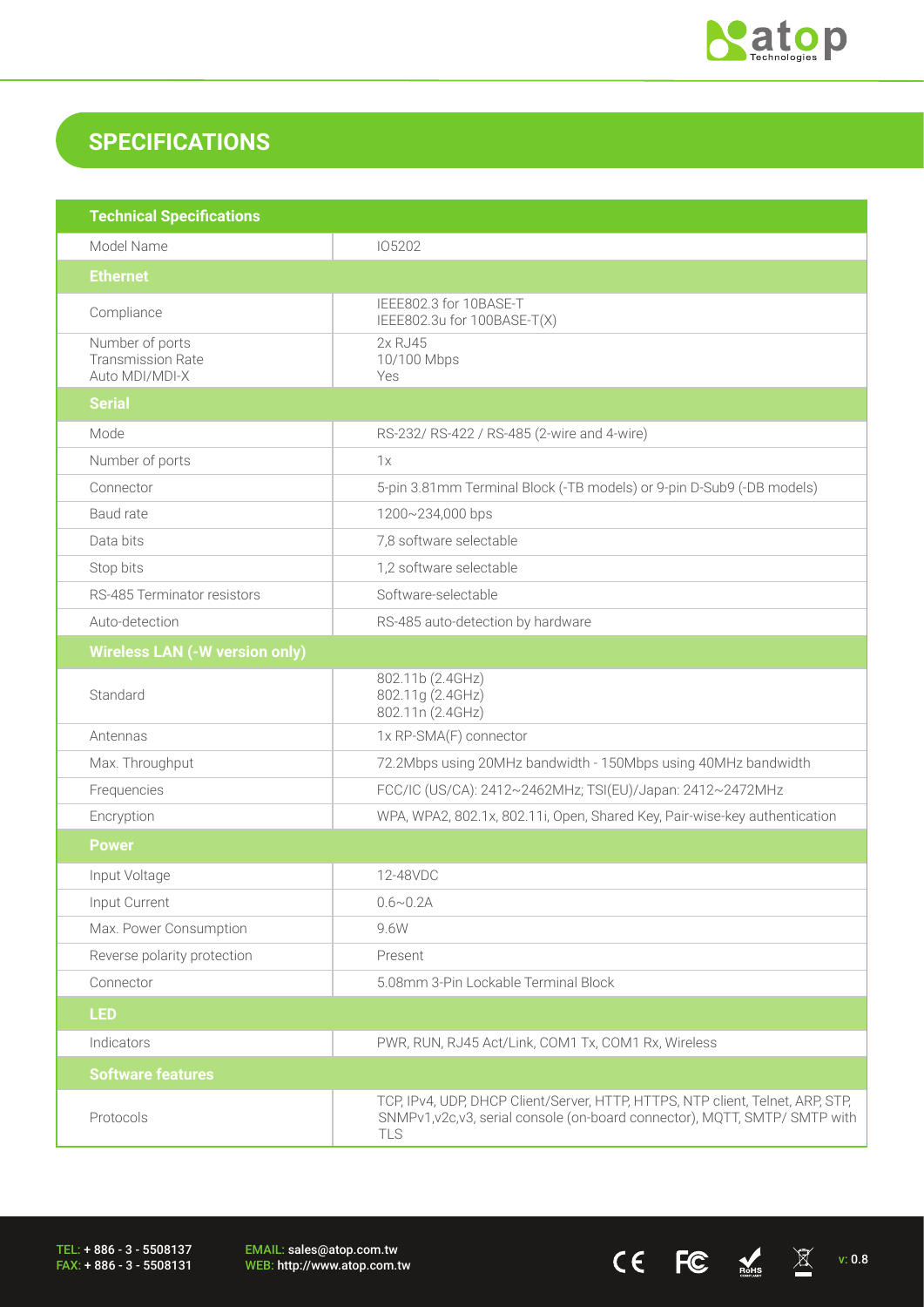

 $CE$  FC  $M_{\text{miss}}$   $\chi$  v: 0.8

| Wireless Options (-W only)        | AP/Client mode                                                                                                                                                 |
|-----------------------------------|----------------------------------------------------------------------------------------------------------------------------------------------------------------|
| I/O access                        | Modbus TCP/RTU/ASCII, MQTT publisher/subscriber                                                                                                                |
| Other I/O software features       | Safe mode for each output software-configurable, Mirror function, Alarm func-<br>tion, Monitoring page, Trigger and action, Log, Schedule commands or actions, |
| <b>Physical Characteristics</b>   |                                                                                                                                                                |
| Housing                           | IP30 protection according to EN 60529                                                                                                                          |
| Material                          | <b>SPCC</b>                                                                                                                                                    |
| Dimension $(W \times H \times D)$ | 45.3 x 89.6 x 110 mm                                                                                                                                           |
| Weight                            | 350g                                                                                                                                                           |
| Installation                      | DIN-rail or wall-mount (optional)                                                                                                                              |
| <b>Environmental Limits</b>       |                                                                                                                                                                |
| Operating Temperature             | -40~70°C (-40~158°F) - 0~65°C (34~149°F) Wireless version only                                                                                                 |
| Storage Temperature               | -40~85°C (-40~185°F) - -20~85C (-4~185F) Wireless version only                                                                                                 |
| Ambient Relative Humidity         | 5~95% RH (non-condensing)                                                                                                                                      |

| <b>I/O Specifications</b>  |                                                                              |
|----------------------------|------------------------------------------------------------------------------|
| <b>Digital Inputs</b>      |                                                                              |
| Input Type                 | Single status (wet or dry contact) or counter                                |
| Dry contact                | Logic 1: short to GND, Logic 0: open                                         |
| Wet contact                | Logic 1: 0 to 3 VDC, Logic 0: 10 to 30 VDC                                   |
| Counter Frequency          | 250 Hz                                                                       |
| Isolation                  | 3K Vrms                                                                      |
| <b>Digital Outputs</b>     |                                                                              |
| Output Type                | Output or Pulse output                                                       |
| Nominal Voltage            | 30 VDC                                                                       |
| <b>Current Rating</b>      | max 500 mA totally                                                           |
| Over-voltage Protection    | 45 VDC                                                                       |
| Over-current Protection    | 2.6A                                                                         |
| Over-temperature shutdown  | 175°C                                                                        |
| Isolation                  | 3K Vrms                                                                      |
| <b>Relay Outputs</b>       |                                                                              |
| Form                       | Form A power relay                                                           |
| Isolation resistance       | 1G Ω @500VDC                                                                 |
| Isolation between contacts | 3K Vrms                                                                      |
| <b>Analog Inputs</b>       |                                                                              |
| Current contact rating     | Voltage/Current Software Selectable                                          |
| Input Range                | Voltage: ±60m VDC, ±500m VDC, ±1 VDC, ±5 VDC, ±10 VDC<br>Current: 4 to 20 mA |
| Resolution                 | 16 bits                                                                      |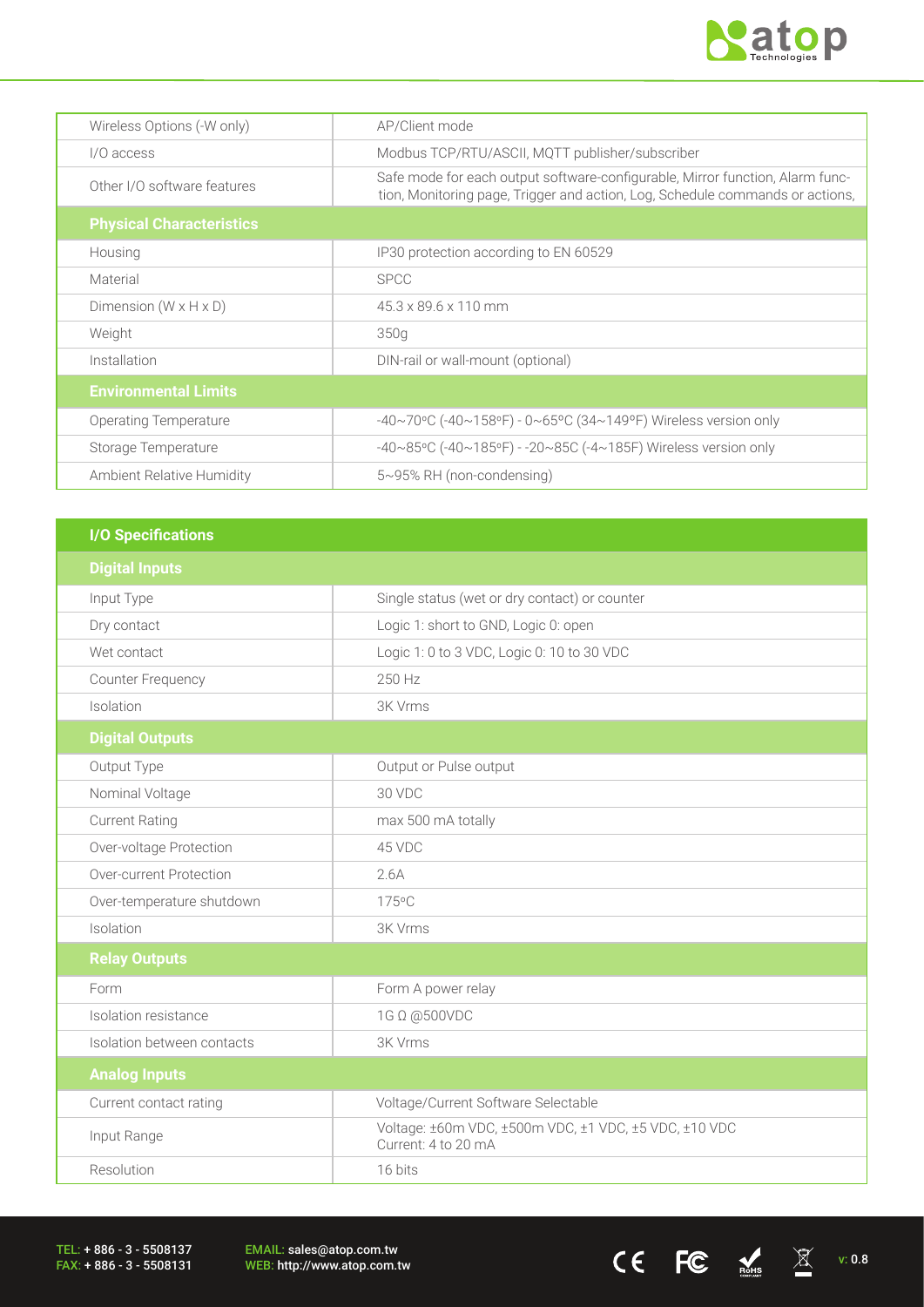

| Accuracy              | ±0.1% FSR (Voltage)@ 25 °C          |
|-----------------------|-------------------------------------|
|                       | ±0.2% FSR (Current)@ 25 °C          |
| Sampling Rate         | > 10 samples/sec (per channel)      |
| Isolation             | 3K VDC or 2K Vrms                   |
| <b>Analog Outputs</b> |                                     |
| Output Type           | Voltage/Current Software Selectable |
| Voltage Range         | Voltage: ±10 VDC                    |
| <b>Current Range</b>  | Current: 4 to 20 mA                 |
| Resolution            | 16 bits                             |
| Accuracy              | ±0.1% FSR @ 25 °C                   |
| Load Resistor         | Internal resistor, 500Ω             |

# **DIMEMSIONS & LAYOUT**



TEL: + 886 - 3 - 5508137 FAX: + 886 - 3 - 5508131

EMAIL: sales@atop.com.tw EMAIL: sales@atop.com.tw<br>WEB: http://www.atop.com.tw  $\text{CE}$   $\text{EC}$   $\text{NC}$   $\text{N}$  v: 0.8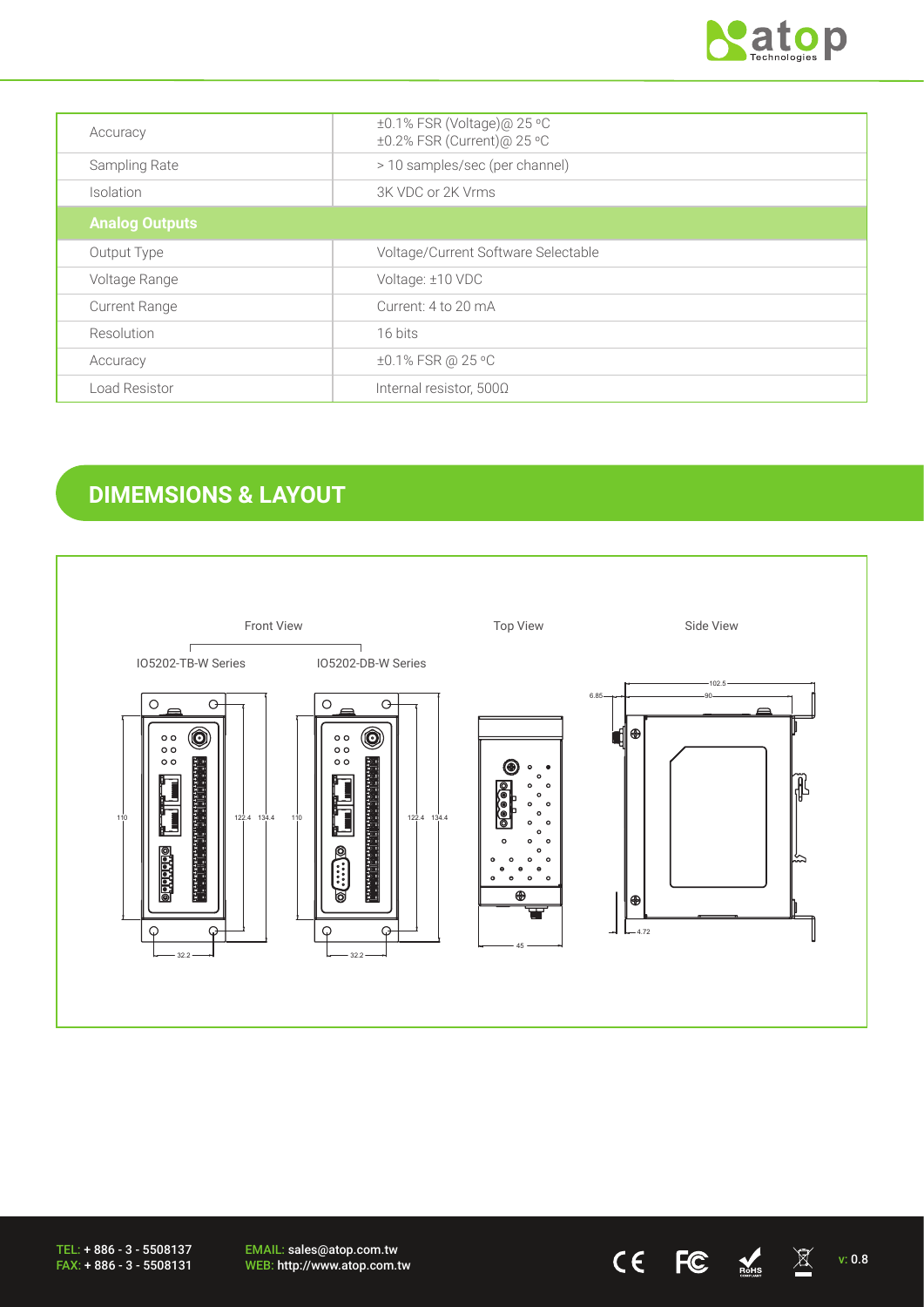

 $CE$  FC  $M_{\text{miss}}$   $\overline{\mathbb{X}}$  v: 0.8

# **REGULATORY APPROVALS**

| <b>Regulatory Approvals</b> |                                                                                                                                                                           |            |                                               |                                                                    |                                                    |  |
|-----------------------------|---------------------------------------------------------------------------------------------------------------------------------------------------------------------------|------------|-----------------------------------------------|--------------------------------------------------------------------|----------------------------------------------------|--|
| Safety                      | EN62368-1                                                                                                                                                                 |            |                                               |                                                                    |                                                    |  |
| <b>EMC</b>                  | EN55032:2015+AC:2016, EN61000-6-4:2007+A1:2011, EN55024:2010+A1:2015, EN61000-6-<br>2:2005+AC:2005, EN301489-1 v2.2.0 / EN301489-17 v3.2.0<br>FCC Part 15B<br>FCC Part 18 |            |                                               |                                                                    |                                                    |  |
| Radio                       | FCC Part 15.247 for WIFI b/g/n<br>EN300328 V2.1.1 for WIFI b/g/n                                                                                                          |            |                                               |                                                                    |                                                    |  |
| <b>Test</b>                 | <b>Version</b>                                                                                                                                                            | Item       |                                               | <b>Value</b>                                                       | <b>Level</b>                                       |  |
| IEC 61000-4-2               | 2009                                                                                                                                                                      | <b>ESD</b> | Contact Discharge<br>Air Discharge            | ±4KV<br>$±8$ KV                                                    | 2<br>3                                             |  |
| IEC 61000-4-3               | 2010                                                                                                                                                                      | <b>RS</b>  | 80-1000MHz<br>$1.4 - 6.0$ GHz                 | 10(V/m)<br>3(V/m)                                                  | 3<br>$\overline{2}$                                |  |
| IEC 61000-4-4               | 2012                                                                                                                                                                      | <b>EFT</b> | DC Power Port<br>Signal Port                  | $±1.0$ KV<br>$±1.0$ KV                                             | $\overline{2}$<br>3                                |  |
| IEC 61000-4-5               | 2017                                                                                                                                                                      | Surge      | DC Power Port<br>DC Power Port<br>Signal Port | Line-to Line+ 0.5 KV<br>Line-to Earth± 1 KV<br>Line-to Earth± 1 KV | $\overline{2}$<br>$\overline{2}$<br>$\overline{2}$ |  |
| IEC 61000-4-6               | 2013                                                                                                                                                                      | <b>CS</b>  | DC Power Port                                 | 10 V rms                                                           | 3                                                  |  |
| IEC 61000-4-8               | 2009                                                                                                                                                                      | PFMF       | Enclosure                                     | 30A/m                                                              | $\overline{4}$                                     |  |
| Shock                       | MIL-STD-810F Method 516.5                                                                                                                                                 |            |                                               |                                                                    |                                                    |  |
| Drop                        | MIL-STD-810F Method 516.5                                                                                                                                                 |            |                                               |                                                                    |                                                    |  |
| Vibration                   | MIL-STD-810F Method 514.5 C-1 & C-2                                                                                                                                       |            |                                               |                                                                    |                                                    |  |
| <b>RoHS</b>                 | Yes                                                                                                                                                                       |            |                                               |                                                                    |                                                    |  |
| <b>MTBF</b>                 | 22.66 Years                                                                                                                                                               |            |                                               |                                                                    |                                                    |  |
| Warranty                    | 5 Years                                                                                                                                                                   |            |                                               |                                                                    |                                                    |  |